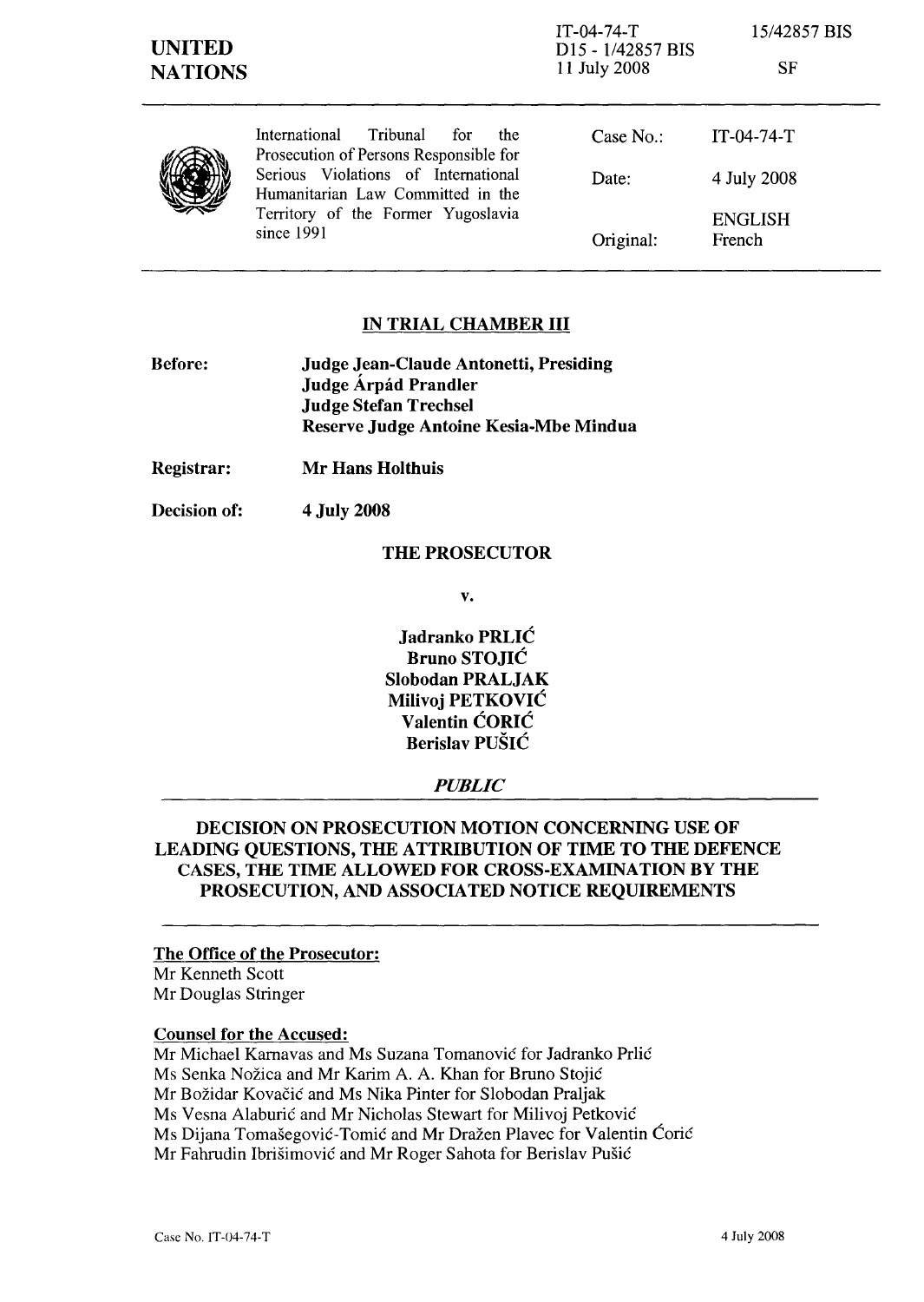THIS TRIAL CHAMBER of the International Tribunal for the Prosecution of Persons Responsible for Serious Violations of International Humanitarian Law Committed in the Territory of the former Yugoslavia since 1991 ("Tribunal") is seized of the "Prosecution Motion Concerning Use of Leading Questions, the Attribution of Time to the Defence Cases, the Time Allowed for Cross-Examination by the Prosecution, and Associated Notice Requirements" ("Motion"), filed by the Prosecution on 20 May 2008, and renders its decision thereon.

#### **I. Submissions**

 $\overline{1}$ . The Prosecution Motion seeks a ruling from the Chamber modifying the procedures established in the Chamber's Guidelines contained in the Chamber's 24 April 2008 Decision Adopting Guidelines for the Presentation of Defence Evidence ("24 April Decision")<sup>1</sup>, particularly with respect to the modalities of examination of Defence witnesses. It seeks four modifications of the Chamber: (a) That a co-accused and their counsel be precluded from using "leading or suggestive questions in the examination of Defence witnesses called by a co-accused where the witness has not given evidence adverse or hostile to the examining co-accused"<sup>2</sup>; (b) That time taken by a co-accused in examining a Defence witness who has not given adverse evidence against the examining co-accused should be counted as part of the time allocated to that accused for presenting his case<sup>3</sup>; (c) That the time allowed for the crossexamination at least equal the total time taken by the various Defence in questioning, "provided that  $(1)$  the time taken by a co-accused in examining the witness on evidence given by that witness which is adverse to such co-accused will not be included in calculating the Prosecution's time for cross-examination; and (2) additional flexibility may be shown in calculating the Prosecution's time, which may exceed the total time of all Defence questioning  $\ldots$ ."<sup>4</sup>; and (d) That the Chamber require each accused to give two weeks' notice in the form of a summary pursuant to Rule 65 ter of the Rules of Procedure and Evidence ("Rules") when the Defence proposes to examine Defence witnesses on topics or subjects beyond those addressed by the Accused who has called the witness, "provided that no such notice is required

 $\frac{1}{2}$  Decision Adopting Guidelines for the Presentation of Defence Evidence, 24 April 2008.

<sup>&</sup>lt;sup>2</sup> Prosecution Motion, para. A.1.(a).

<sup>&</sup>lt;sup>3</sup> Prosecution Motion, para. A.1.(b).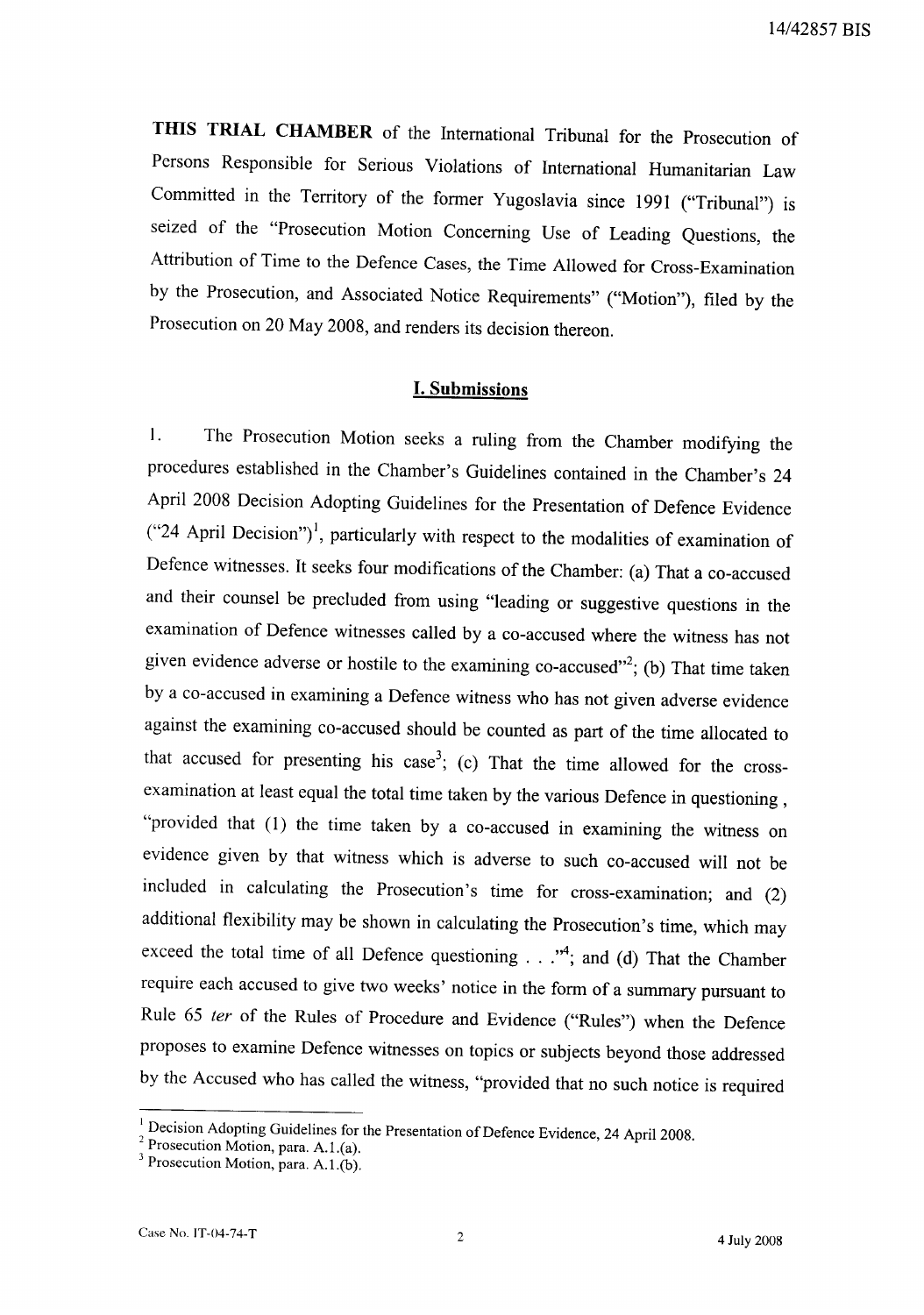in terms of a co-accused questioning a Defence witness on evidence given by that accused which is adverse to the particular co-accused."<sup>5</sup>

 $2.$ On June 4, 2008, the Defences of the Accused Praljak, Ćorić, and Pušić filed a joint response to the Motion<sup>6</sup>, in which the joint defence request that the motion be dismissed, arguing that it was in essence an untimely appeal of the guidelines of the Chamber's 24 April Decision. The Joint Response further submits that the Prosecution's proposed revisions to the 24 April Decision are not supported on the merits by the procedural and evidentiary system of the Tribunal.<sup>7</sup> The Joint Response further submits that the Prosecution mischaracterizes the 24 April Decision<sup>8</sup> and finally argues that the process proposed by the Prosecution would be "unfair to the lay accused permitted to cross-examine in person."<sup>9</sup>

Also on June 4, 2008, the Defence of the Accused Petković and Stojić filed a  $3.$ response to the Motion<sup>10</sup> seeking dismissal of the Prosecution motion in its entirety, arguing, essentially, that the Chamber should not "whittle down the freedom of an accused to examine another accused's witness by normal cross-examination techniques," because it would be "dangerous and potentially unfair to equate accused who have not called that witness with the accused who has, in relation to any part of the evidence."<sup>11</sup> The Petković and Stojić Response further submits that the Prosecution's proposals with respect to assignment of time and with respect to time for cross-examination of Defence witnesses are unworkable, not sufficiently clear to be followed, and would be fundamentally unfair.<sup>12</sup> The Petković and Stojić Response finally submits that it should not be required to provide notice of areas of possible examination of a witness of a co-accused which might be outside the direct

 $4$  Prosecution Motion, para. A.1.(c).

<sup>&</sup>lt;sup>5</sup> Prosecution Motion, para. A.1.(d).

b Joint Response on Behalf of Praljak, Coric and Pušic to Prosecution Motion Concerning Use of Leading Questions, the Attribution of Time to the Defence Case, the Time Allowed for Cross Examination by the Prosecution and Associated Notice Requirements, dated 3 June 2008, but filed on 4 June 2008 ("Joint Response").

<sup>&</sup>lt;sup>7</sup> Joint Response, paras.  $8 - 9$ .

 $8$  *Ibid.*, paras.  $10 - 18$ .

 $^9$  Ibid., para 19.

<sup>&</sup>lt;sup>10</sup> Petković and Stojić Defences' Response to Motion 20 May 2008 Concerning Use of Leading Questions and Other Matters, dated 3 June 2008, and filed on 4 June 2008 ("Petković and Stojić Response").

<sup>&</sup>lt;sup>11</sup> Petković and Stojić Response, paras.  $5 - 20$ .

<sup>&</sup>lt;sup>12</sup> *Ibid.*, paras.  $21 - 37$ .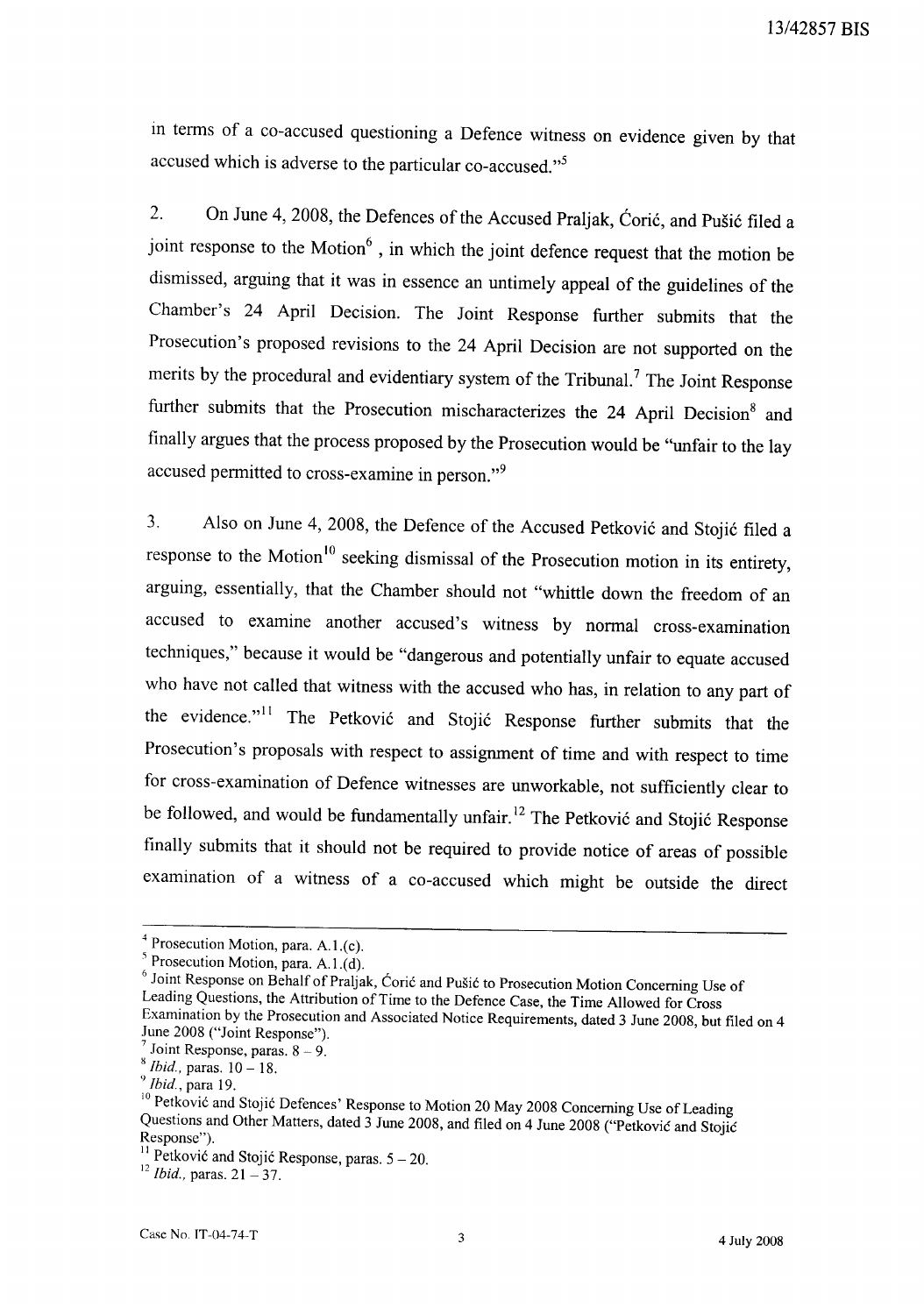examination of the accused calling the witness, as to do so would give the Prosecution an advantage which was not afforded to the accused in this case, and would pose "oppressive" and "unfair" requirements on the Defence.<sup>13</sup>

On 4 June 2008, the Prlić Defence filed a submission in which it states that it  $\overline{4}$ . joins the Petković and Stojić Response, as well as the Joint Response, stating that it "adopts all relevant factual and legal arguments."<sup>14</sup>

On 5 June 2008, the Chamber authorized the Prosecution to file a reply and set  $5<sub>1</sub>$ a deadline of 13 June 2008 for the filing of that submission.<sup>15</sup> On 13 June 2008, the Prosecution filed a consolidated reply to the various responses submitted by the Defence  $16$ 

# **II. Relevant Sections of Chamber's 24 April 2008 Decision**

In its 24 April Decision, the Chamber established the following guidelines 6. relevant to the present Prosecution Motion:

#### **EXAMINATION OF WITNESSES**

Guideline 1: The Order of the Examination of Witnesses

2. The witness shall first be examined by the party presenting that witness. The witness may then be cross-examined. The witness shall first be cross-examined by the other Defence teams and then by the Prosecution. Each witness may then be re-examined by the party presenting that witness. There shall be no further cross-examination, except under exceptional circumstances and with the leave of the Chamber. A Judge may at any stage put any question to the witness.

3. In the present case, the Accused are represented by Counsel. The witnesses shall first be examined by Counsel for the Accused. Under exceptional circumstances and with the leave of the Chamber, an Accused may address a witness directly and put questions to him or her. Exceptional circumstances relate in particular to the examination of events in which an Accused participated personally, or the examination of issues about which he possesses specific expertise. An Accused who wishes to take the floor shall first explain to the Chamber the reasons why there are such exceptional circumstances.

 $13$  *Ibid.*, paras.  $28 - 42$ .

<sup>&</sup>lt;sup>14</sup> Jadranko Prlić's Joinder to the Petković and Stojić Defences' Response to Motion 20 May 2008 and to the Joint Response on Behalf of Praljak, Corić and Pušić to Prosecution Motion Concerning Use of Leading Questions, 4 June 2008 ("Prlic Joinder").

<sup>&</sup>lt;sup>15</sup> Court Transcript ("CT") p. 29242.

<sup>&</sup>lt;sup>16</sup> Prosecution Consolidated Reply to the Joint Responses of Praljak, Coric and Pušic, and of Petkovic and Stojić, to the Prosecution Motion Concerning Use of Leading Questions, the Attribution of Time to the Defence Cases, the Time Allowed for Cross-Examination by the Prosecution, and Associated Notice Requirements, 13 June 2008 ("Reply").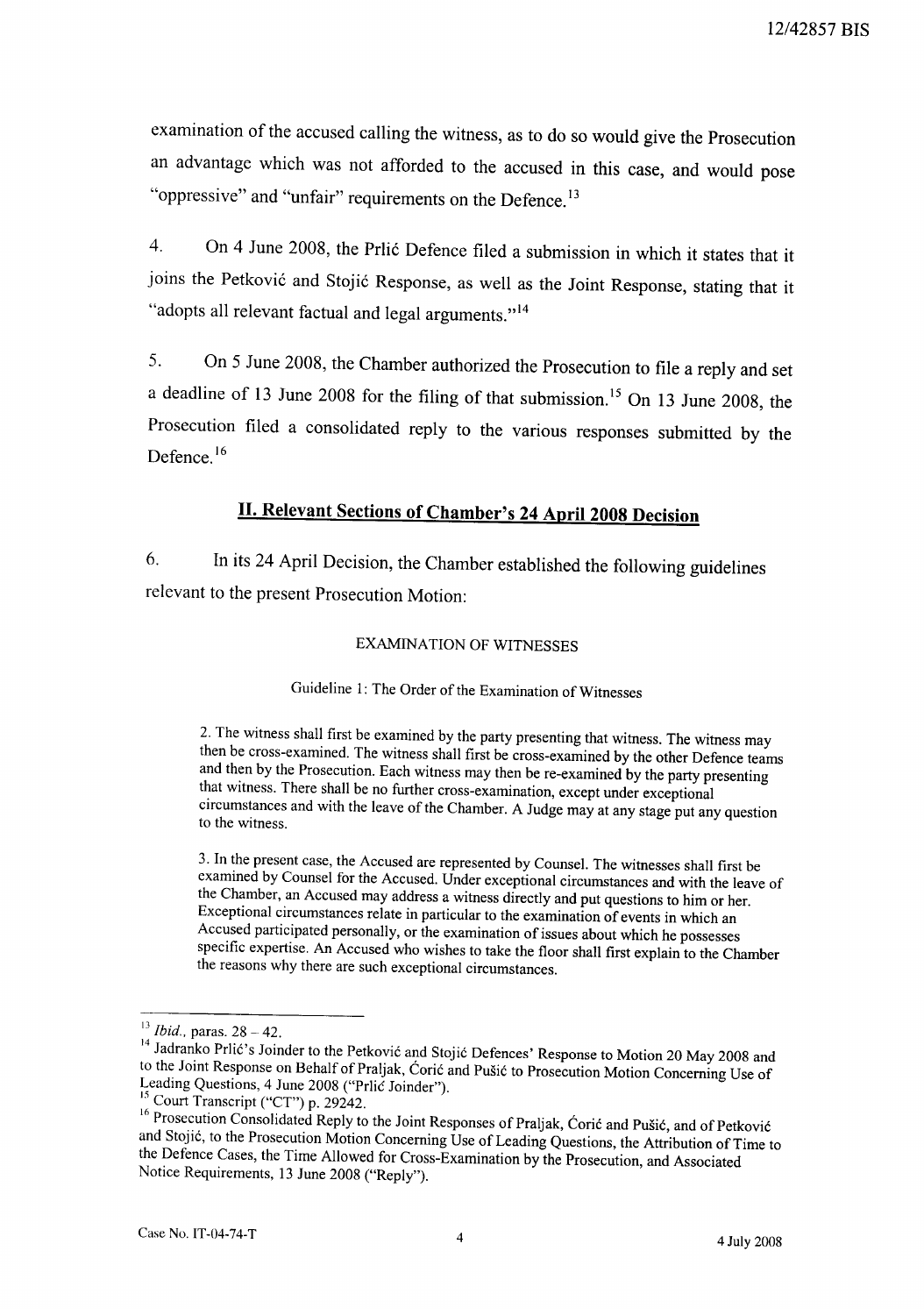## Guideline 2: The Nature of the Questions Posed

4. Given the importance of concentrating the evidence on the matters most in dispute, and avoiding delays, the parties shall put clear and concise questions to the witnesses. When presenting a witness with something that he or she has previously stated during their testimony, or in a written statement, the parties should avoid paraphrasing the witness and should rather quote directly from the transcript or prior witness statement, giving relevant page numbers. A prior witness statement may be used to refresh the memory of a witness, whether or not such statement has been admitted into evidence.

5. Leading questions shall not be permitted in direct examination, except with the leave of the Chamber.

#### Guideline 3: Scope of Direct Examination, Cross-Examination, Re-Examination and Further Cross-Examination

6. As a general rule, the party presenting the witness shall limit the direct examination to the matters raised in the summaries prepared in accordance with Rule 65 ter (G) of the Rules. That party may expand the scope of its direct examination to include points which are not contained in these summaries but which may have arisen during the proofing of the witness. The party shall inform the Chamber and the other parties of this as soon as possible, so that the other parties may prepare their cross-examination properly and so that the Chamber may be fully informed when ruling on the objections, if any, which might be raised in this connection.

7. As regards the rules governing the scope of cross-examination, the Chamber recalls that pursuant to Rule 90(H)(i), cross-examination may deal with a matter that has not been raised in direct examination.

8. Nonetheless, the cross-examination dealing with a subject not raised in the direct examination is not a cross-examination strictly speaking, but an examination resembling the direct examination. As a result, the rules applying to direct examination must be respected. Consequently, leading questions shall not be permitted in this type of examination.

Guideline 5: Time available for direct examination, cross-examination and reexamination of witnesses

14. For its cross-examination, the Prosecution shall have 100% of the time allocated for the direct examination.

17. The estimated time allocated for the examination of a witness may exceptionally be revised by the Chamber in light of the hearing of the witness in court.

### Guideline 6: Time Allocated for the Defence Case

- 18. The Chamber will render a separate decision regarding the time that the Defence teams will have for the presentation of their respective cases.
- 19. The time allocated to a Defence team to present its case shall first include the time used for the direct examination and re-examination of its defence witnesses.
- 20. The time allocated to a Defence team to present its case shall also include the time used by this Defence team to raise in the cross-examination of a witness presented by another Defence team matters other than those raised in the direct examination of that witness.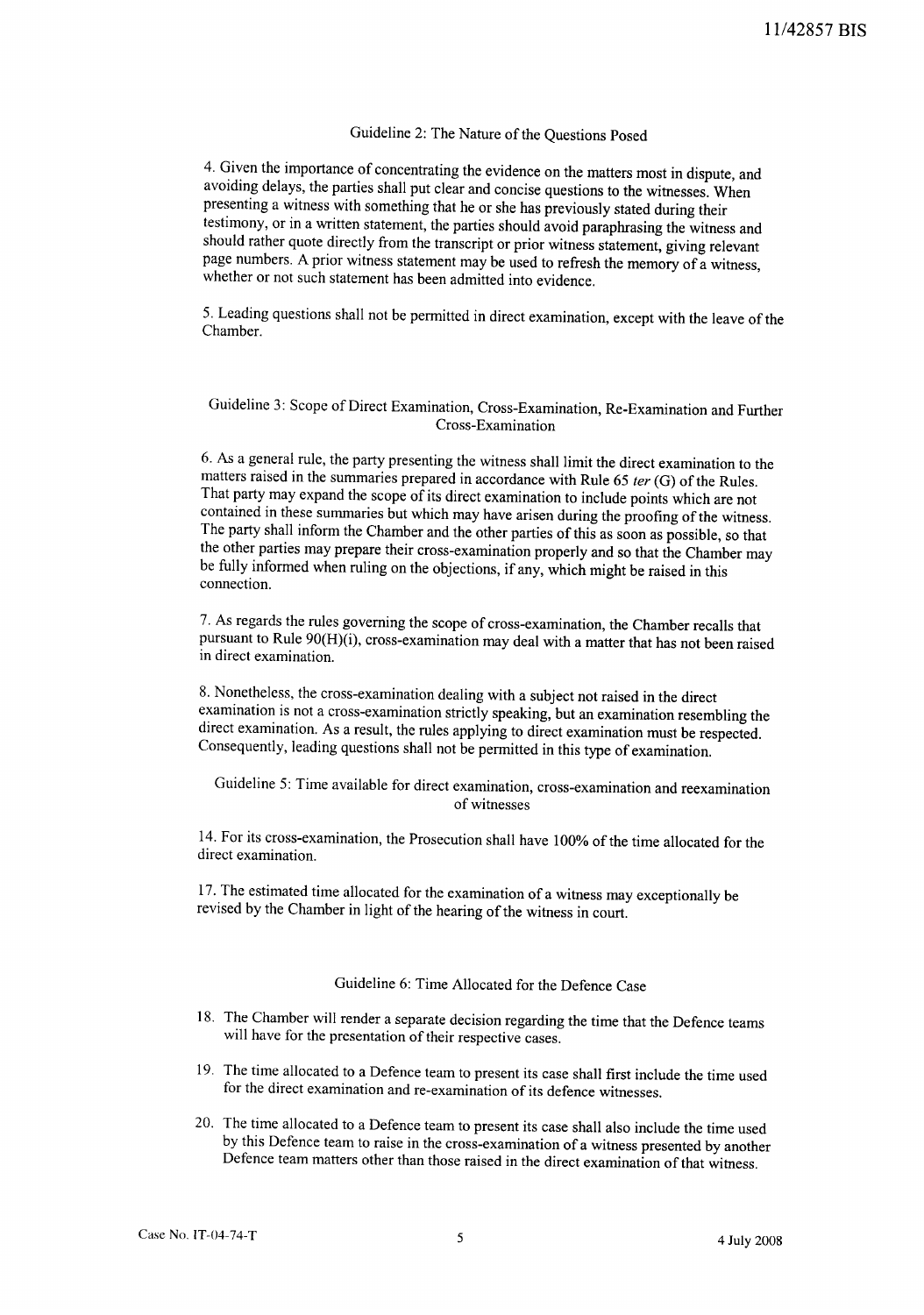# III. Defence Request to Dismiss the Motion as Untimely Filed

7. The Joint Response submits that the Prosecution Motion must be dismissed because it is, in essence, an untimely motion to reconsider the Chamber's 24 April 2008 decision.

8. At the Pre-Defence Conference conducted on 21 April 2008, in the course of discussions concerning the treatment of examination of joint witnesses, the Prosecution stated its view of how cross-examination should be undertaken.<sup>17</sup> The Chamber had not, at that time, issued its 24 April Decision, and the Chamber deferred any further discussion of the matters pertaining to the modes of interrogation until guidelines were issued.<sup>18</sup> The English translation of the guidelines was filed on 25 April 2008.<sup>19</sup> The Prosecution filed its Motion on 20 May 2008, one month after first raising their concerns on the record and seventeen days after the English translation was provided on 25 April 2008..

9. Following the issuance of the guidelines, there have been repeated interventions, and administrative time used. Could we say: "The implementation of the guidelines has given rise to repeated interventions and use of administrative time."?

The Chamber intends the guidelines to be dispositive of the issues in the Motion. During one such intervention, on 8 May 2008, the Chamber invited the Prosecution to submit a request for interpretation or clarification regarding the guidelines.<sup>20</sup> The Motion was filed only 12 days later.

10. It is inherently within the authority of the Chamber to issue decisions in writing which will assist in facilitating the orderly process of the trial. The Motion, and the various Defence responses have been of assistance in clarifying the preconceptions under which the parties labour, and it is in the interests of justice for the Chamber to issue a decision which sets out its approach to this evidence to avoid needless interventions and to clarify the criminal procedure to be followed in the remainder of

<sup>&</sup>lt;sup>17</sup> Court Transcript in English ("CT(E)"), pp. 27409 – 27415.

<sup>&</sup>lt;sup>18</sup> Ibid., pp. 27408-27409.

<sup>&</sup>lt;sup>19</sup> Decision Adopting Guidelines for the Presentation of Defence Evidence, 25 April 2008.

<sup>&</sup>lt;sup>20</sup> CT(E) pp.  $27812 - 27815$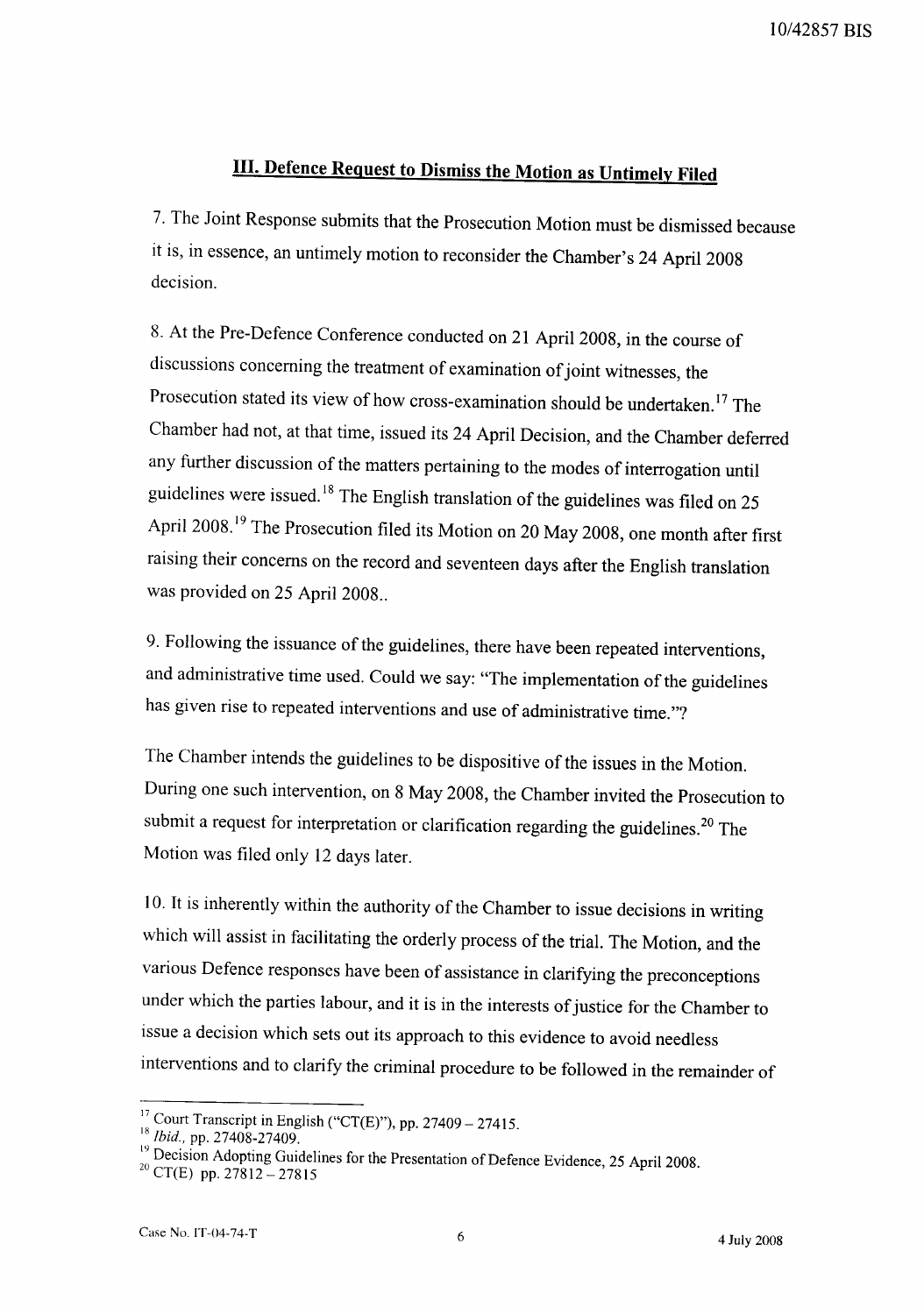the Defence case. Thus, in this instance, the Chamber exercises its authority to consider the Motion, the responses, and the reply, and to issue a decision on this matter<sup>21</sup>

### **IV. Prosecution's Request Concerning the Use of Leading Ouestions**

11. The Prosecution submits that the Chamber should preclude the abusive use of inappropriate leading questions, arguing: (a) the Chamber should abandon the labels of "direct-examination" and "cross-examination" and instead adopt a formula that would address the use of leading questions using a formula of "friendly" or "hostile" testimony; (b) that a co-accused and his counsel may only be allowed to use suggestive or leading questions in the examination of Defence witnesses called by a co-accused "on any evidence which the witness has given which is adverse to the particular co-accused."<sup>22</sup> In support of its position, the Prosecution relies upon practices in the United States and in the United Kingdom. However, what the Prosecution's submission fails to address is the Rules of this Tribunal, which govern the admissibility of evidence in this proceeding.

12. The Rules are silent as to the concept of "leading questions". The Parties have, throughout these proceedings, each argued that the opposing party should not be permitted to use "leading questions," without referring to any binding authority. It would seem that the Parties have relied generally upon the reference in Rule 85(B), which states:

> Examination-in-chief, cross-examination and re-examination shall be allowed in each case. It shall be for the party calling a witness to examine such witness in chief, but a Judge may at any stage put any question to the witness.

It is apparently from the use of the term "cross-examination" that the Parties have attempted to apply domestic rules of procedure pertaining to "cross-examination" which are not applicable to this Tribunal.

13. In analyzing the question posed in the Prosecution's motion, however, it is important to examine the precise language of Rule 90(H) of the Rules of Procedure and Evidence. That Rule states:

<sup>&</sup>lt;sup>21</sup> Rule 127 (A), Rules of Procedure and Evidence.

 $22$  Motion, paras.  $13 - 14$ .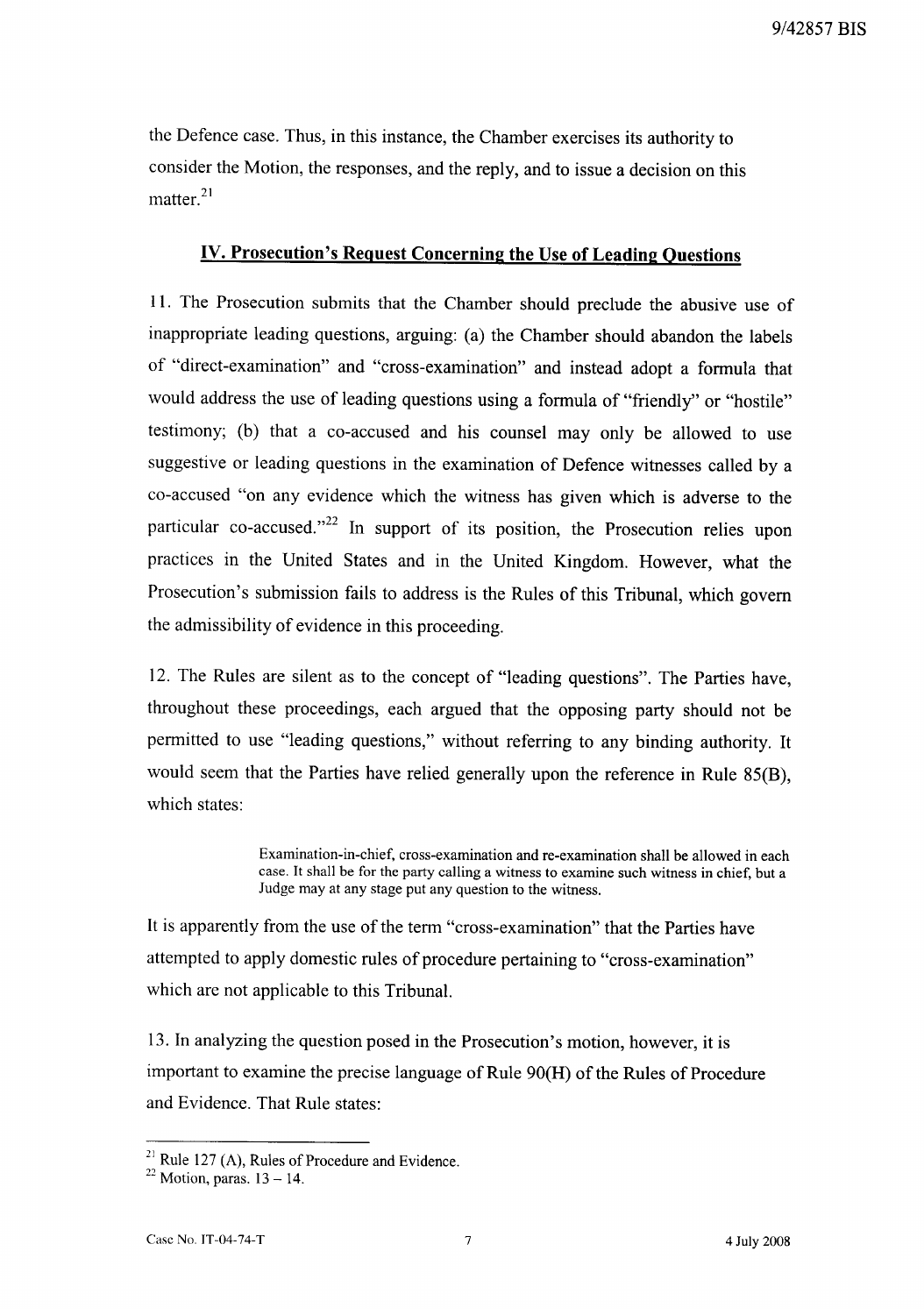- $(i)$ Cross-examination shall be limited to the subject-matter of the evidence-in-chief and matters affecting the credibility of the witness, and where the witness is able to give evidence relevant to the case for the cross-examining party, to the subject-matter of that case. [Emphasis added.]
- $(ii)$ In the cross-examination of a witness who is able to give evidence relevant to the case for the cross-examining party, counsel shall put to that witness the nature of the case of the party for whom that counsel appears which is in contradiction of the evidence given by the witness.
- The Trial Chamber may, in the exercise of its discretion, permit  $(iii)$ enquiry into additional matters.<sup>23</sup>

The Rule is silent as to the form of questions which may be put to a witness when the Chamber exercises its discretion to allow a party to exceed the scope of the direct examination, permitting enquiry into additional matters. It is important to note that this Rule is markedly different from the rules of evidence or criminal procedure relied upon by the Parties in their various submissions, particularly in that it specifically authorizes inquiry into matters beyond direct examination by virtue of the expression "... and where the witness is able to give evidence relevant to the case for the crossexamining party, to the subject matter of that case," within the ambit of crossexamination.

14. The Chamber has considered the purposes and scope of cross-examination, including the treatment of cross-examination in various jurisdictions. A sample of the authorities follows:

a. "Cross-examination is the process whereby a party seeks: (a) to test the veracity and accuracy of evidence in chief given by a witness called for another party; and (b) to elicit from that witness any relevant facts which may be favorable to the case for the cross-examiner".<sup>24</sup>

b. "The object of cross-examination is twofold: first, to elicit information concerning the facts in issue or relevant to the issue that is favourable to the party on whose behalf the cross-examination is conducted; second, to cast doubt upon the

<sup>&</sup>lt;sup>23</sup> Rules of Procedure and Evidence, 13 September 2006.

<sup>&</sup>lt;sup>24</sup> HHJ Peter Murphy, Murphy on Evidence, 10th Edition (2007), p. 560..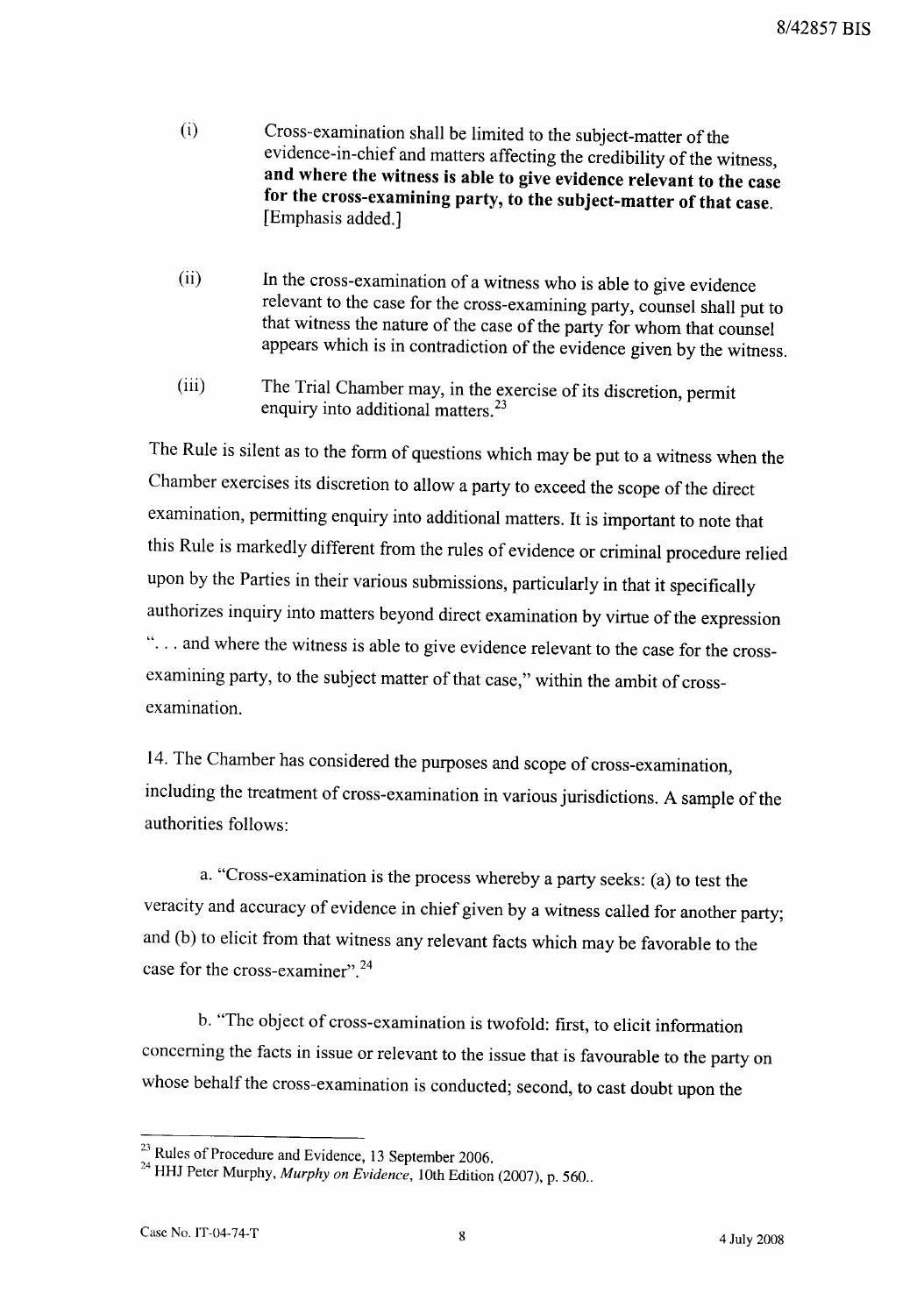accuracy of the evidence in chief given against such party"<sup>25</sup> and "Leading questions" may be employed in cross-examination, but whether this is directed to the issue or the credit of the witness, the judge has a discretion under which he may disallow questions that he considers to be improper or oppressive  $\ldots$ <sup>26</sup>

- c. "The object of cross-examination is:
- (a) to destroy or weaken the effect of the evidence given by the witness in chief; and
- (b) to elicit from the witness information favourable to the cross-examining party"<sup>27</sup> and

"... Leading questions may be asked. However, questions should not be asked in the form of a comment or invitation to argument, since the purpose of cross-examination should be to elicit matters of fact."<sup>28</sup>

d. Cross-Examination: "The questioning of a witness at a trial or hearing by the party opposed to the party who called the witness to testify. The purpose of crossexamination is to discredit a witness before the fact-finder in any of several ways, as by bringing out contradictions and improbabilities in earlier testimony, by suggesting doubts to the witness, and by trapping the witness into admissions that weaken the testimony. The cross-examiner is typically allowed to ask leading questions but it is traditionally limited to matters covered on direct examination and to credibility issues".<sup>29</sup>

e. Cross-Examination: "The opposite side's examination of a witness which usually follows examination in chief. It is used to weaken the effect of the witness's testimony, to discredit the witness and to elicit evidence in favour of the crossexamining party".<sup>30</sup>

f. "Cross-examination is the examination of a witness by questions by the adversary against whom the witness has testified. The object of cross-examination is twofold, first to elicit information concerning facts in issue, or relevant to the issue that is favourable to the party on whose behalf the cross-examination is conducted, and secondly, to cast doubt upon the accuracy of the evidence in-chief given against

<sup>&</sup>lt;sup>25</sup> Colin Tapper, *Cross and Tapper on Evidence*,  $11<sup>th</sup>$  Edition (2007), p. 336.

 $^{26}$  Ibid., p. 338.

<sup>&</sup>lt;sup>27</sup> Richard May and Steven Powles, *Criminal Evidence*, 5<sup>th</sup> Edition (2004), p. 611..

<sup>&</sup>lt;sup>28</sup> *Ibid.*, p. 612.

<sup>&</sup>lt;sup>29</sup> Black's Law Dictionary (United States),  $8^{th}$  Edition (2004), p. 405.

<sup>&</sup>lt;sup>30</sup> Dictionary of Canadian Law,  $2<sup>nd</sup>$  Edition (1995), p. 280..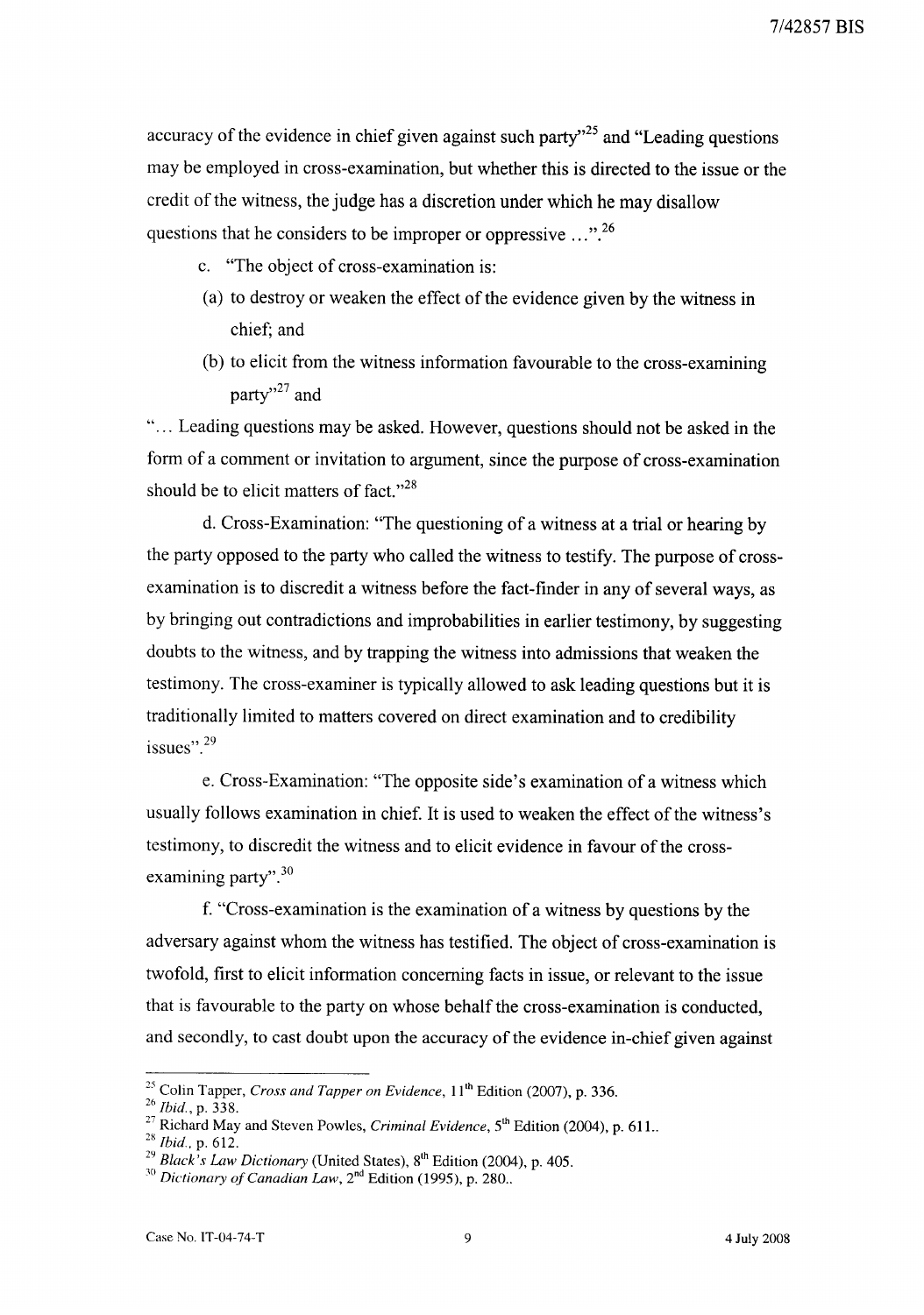such party (Prosecutor v. Delalić et al., Case No. IT-96-21-T, Decision on the Motion on presentation of Evidence by the Accused, Esad Landžo, 1 May 1997, para. 22). It is the practice of the Tribunal not to allow leading questions on matters in dispute (Prosecutor v. Kordić and Čerkez, Case No. IT-95-14/2-PT, Decision on Prosecutor's Motion on Trial Procedure, 19 March 1999)".<sup>31</sup>

15. There is clearly no specific prohibition within the Rules which dictates the use of a particular form of questioning to be used in the process of a cross-examination. In the Appeals Chamber decision in the Popović et al. case of 1 February 2008, it has recognized that "Trial Chambers exercise broad discretion in relation to trial management, the admissibility of evidence, and in defining the modalities of crossexamination."<sup>32</sup> It indicated that a determination by the Trial Chamber regarding the modalities of cross-examination will only be reversed when it is found to be "(i) based on an incorrect interpretation of governing law; (ii) based on a patently incorrect conclusion of fact; or (iii) so unfair or unreasonable as to constitute an abuse of the Trial Chamber's discretion."33

16. While the Appeals Chamber Decision provides some guidance in the context of the permissibility of a Party being permitted to impeach its "own" witness, 34 to include the requirement that the Party must first obtain leave of the Chamber to impeach its own witness,<sup>35</sup> this Tribunal has not squarely addressed the issue raised in the Motion, where it is requested that the Trial Chamber apply rules for crossexamination which preclude the use of leading questions, or to allow them only in the case of "hostile" evidence. In the case of Prosecutor v. Limaj, et al., the Trial Chamber issued a decision which authorized the admission of prior statements of two witnesses who the Chamber had determined were "hostile" to the Prosecution who

<sup>&</sup>lt;sup>31</sup> Vladimir Tochikosy, Charges, Evidence, and Legal Assistance in International Jurisdictions, (2005),

p. 184.<br><sup>32</sup> Prosecutor v. Popović, et al., Case No. IT-05-88-AR73.3, Decision on Appeals Against Decision on Impeachment of A Party's Own Witness, 1 February 2008 ("Popovic Decision"), para. 12.  $33$  *Ibid.*, at para. 13.

<sup>&</sup>lt;sup>34</sup> The Appeals Chamber has held that "Witnesses to a crime are the property of neither the Prosecution nor the Defence...". Prosecutor v. Mile Mrkšić, Case No. IT-95-13/1AR73, Decision on Defence Interlocutory Appeal on Communication with Potential Witnesses of the Opposite Party, 30 July 2003.

<sup>&</sup>lt;sup>35</sup> Prosecutor v. Popović, et al., Case No. IT-05-88-AR73.3, Decision on Appeals Against Decision on Impeachment of A Party's Own Witness, 1 February 2008, Disposition.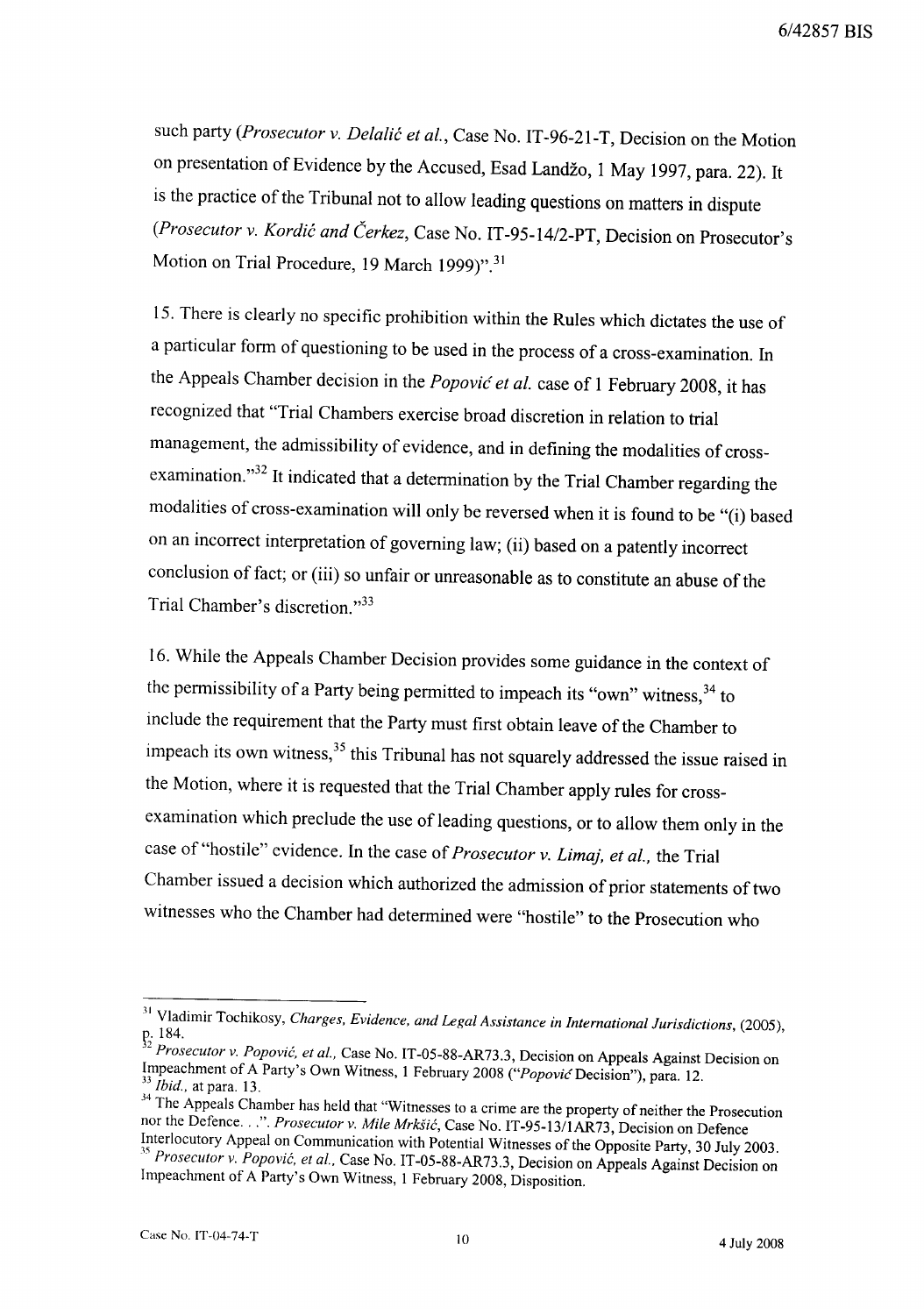had called these witnesses.<sup>36</sup> This decision, however, dealt not with the ability to use leading questions, but rather the admissibility of prior statements to impeach the witness called by one's own party. The *Limaj* Decision certainly supports that the Chamber may authorize the party calling a witness to impeach its own witness where hostility of the witness has been established, but it does not address the circumstance of this case where a co-accused who does not call that witness is afforded the opportunity of cross-examination, nor does it establish whether, in a similar case, this co-accused must establish the hostility of the witness before being permitted to use leading questions in the cross-examination.

17. However, in the case of *The Prosecutor v. Bagosora*, Trial Chamber I of the International Criminal Tribunal for Rwanda, applying nearly identical provisions in its Rules of Evidence and Procedure, issued a decision on modalities for examination of defence witnesses which addressed examination outside the scope of direct, and modalities of interrogation under such new areas of examination as are authorized as part of the cross-examination process.<sup>37</sup> The issue was addressed specifically in the context of determining how to handle cross-examination of witnesses called by one accused in a multi-accused trial, by other accused. In that decision, the Chamber concluded in paragraph 6:

> "In conformity with established practice, this Chamber will apply the principles in Rule  $90(G)^{38}$  when deciding whether a party shall be allowed to go outside the examination-in-chief during crossexamination. To some extent, Defence teams other than the one calling a witness will be allowed to elicit evidence in its favour, even if this is

 $36$  Prosecutor v. Fatmir Limaj, Haradin Bala and Isak Musliu, Case No. IT 03-66-T, Decision on the Prosecution's Motion to Admit Prior Statements as Substantive Evidence, 25 April 2005 ("Limaj Decision").

<sup>&</sup>lt;sup>37</sup> Prosecutor v Bagosora, Case No. ICTR-98-41-T, Decision on Modalities for Examination of Defence Witnesses, 26 April 2005 ("Bagosora Decision").

 $38$  Rule 90(G) of the Rules for the Rwanda Tribunal reads in the pertinent part as follows: (G) (i) Cross-examination shall be limited to the subject-matter of the evidence-in-chief and matters affecting the credibility of the witness and, where the witness is able to give evidence relevant to the case for the cross-examining party, to the subject matter of the case.

<sup>(</sup>ii) In the cross-examination of a witness who is able to give evidence relevant to the case for the cross-examining party, counsel shall put to that witness the nature of the case of the party for whom that counsel appears which is in contradiction of the evidence given by the witness.

<sup>(</sup>iii) The Trial Chamber may, in the exercise of its discretion, permit enquiry into additional matters.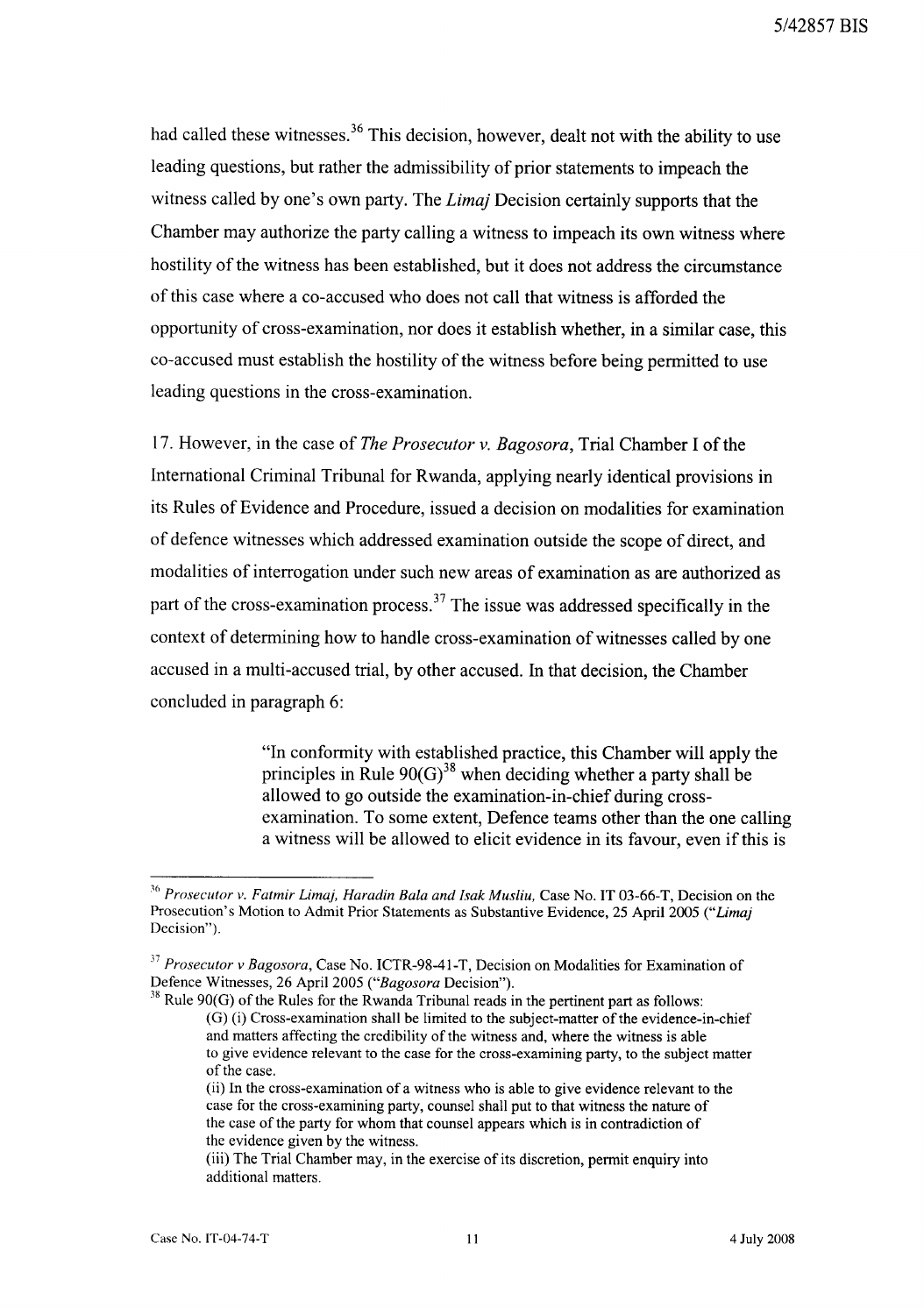not "cross-examination" in the narrow sense of the word. However, such evidence will only be admitted if it is relevant, contributes to the ascertainment of the truth and does not lead to needless consumption of time, as required by Rule  $89(C)$  and  $90(F)$ . It is expected that when eliciting such evidence, Defence Counsel will avoid asking leading questions to the witness as this will undermine the credibility of such testimony, and avoid repetitive questions. The exact extent and manner of questioning permitted by other Co-Accused will depend on the nature of the testimony which has been given by the witness and the purpose of the questioning. This will be decided on a case-by-case basis." [Emphasis added.]<sup>39</sup>

18. Ultimately, the use of a leading or suggestive question principally impacts the determination of the credibility of the witness. The Prosecution would have the Chamber adopt a rule from the jurisprudence of the Common Law, where the decision of credibility is principally decided by juries, and not by Judges. As the Appeals Chamber stated in the *Popović*, Decision, "... The Tribunal's professional Judges ... are competent to assess the truthfulness and to accord the proper weight to a witness' evidence."<sup>40</sup> Additionally, as is stated in the Petković and Stojić Response, citing the Bagosora Trial Chamber decision, "competent counsel will be judicious in the use of leading questions precisely because of their tendency to undermine the value of the answers: "It is expected that when eliciting such evidence, Defence counsel will avoid asking such leading questions to the witness as this will undermine the credibility of such testimony."<sup>41</sup>

19. The Chamber concludes that it is in the best position to determine the credibility of the witnesses, and is well able to ascertain when a witness has been led into testifying by merely affirming or denying statements made by a counsel. When a counsel chooses to use this line of questioning, its tactical or strategic decision in doing so impacts the assessment of the credibility of the witness, as the witness has not told the story in his or her own words, but has, merely, affirmed or rejected, statements of the party conducting such questioning. The existing Guideline 2, paragraph 5, and Guideline 3, paragraphs 7 and 8, adequately deal with the issue of modality of questioning, and should be followed to the letter. The Guidelines, when read in conjunction with one another, clearly indicate that leading questions will not

<sup>&</sup>lt;sup>39</sup> Bogosora Decision..

 $^{40}Popovic$  Decision, para. 12.

<sup>&</sup>lt;sup>41</sup> Petković and Stojić Response, para. 16. Internal citations omitted, but citing the Bogosora Decision.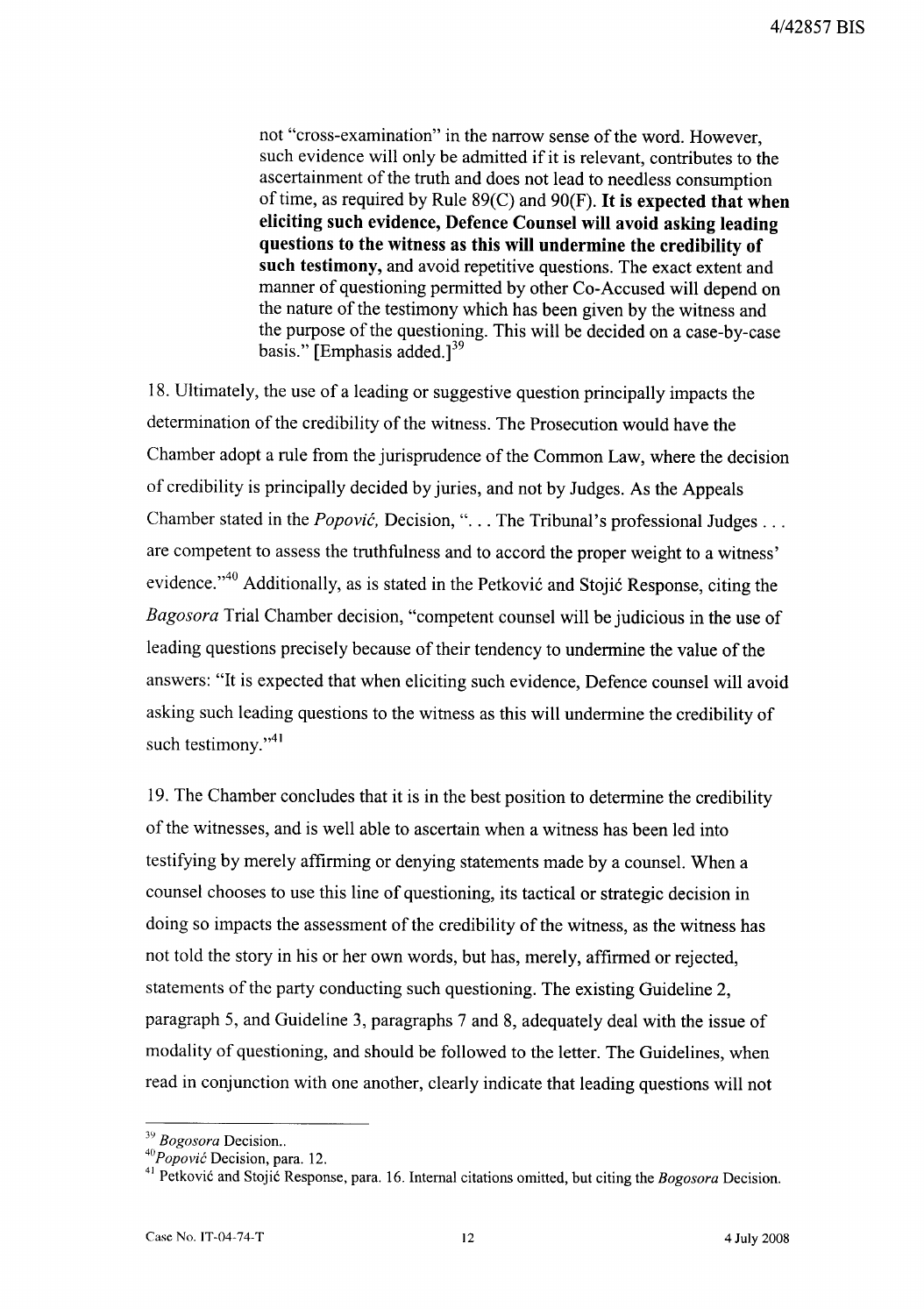be permitted on direct examination of a witness, and that the cross-examination dealing with a subject not raised in the direct examination is not a cross-examination strictly speaking, but an examination resembling the direct examination. Consequently, the rules of direct examination apply and leading questions are not permitted in this type of examination.

20. The Chamber declines to adopt the requested formula offered by the Prosecution which would require that it decide whether a witness' testimony is "friendly" or "hostile" before determining whether leading questions can be used in examining a witness. By deciding thusly, the Chamber has also borne in mind the difficulties that might arise when determining the nature of the evidence. Pursuant to Rule 90 (F) of the Rules, its decision should *inter alia* make the examination effective to avoid the needless consumption of time.

# V. Prosecution Request to Attribute Time in Cross-Examination of Other Witnesses to the Co-Accused's Time in the Case-in-Chief

21. The Prosecution requests that where a co-accused cross-examines a Defence witness who has "not given adverse evidence against the examining co-accused", that the time for such examination be assessed against the accused's time for presentation of its Defence case-in-chief.<sup>42</sup> The Prosecution cites no authority for its request.

22 The issue as to calculation of times for questions in cross-examination which fall beyond the scope of the evidence in chief is already adequately addressed in the Chamber's 24 April Decision, at Guideline 6, paragraph 20. There, the Chamber has already stated that the time allocated to a Defence team to present its case includes the time used to raise in cross-examination of a witness matters other than those raised in direct examination. No further modification of the Guidelines is required.

# VI. Prosecution Request that the Cross-examination Be at Least Equal to the **Total Time Taken by the Defence**

 $42$  Motion, para. A.1.(b).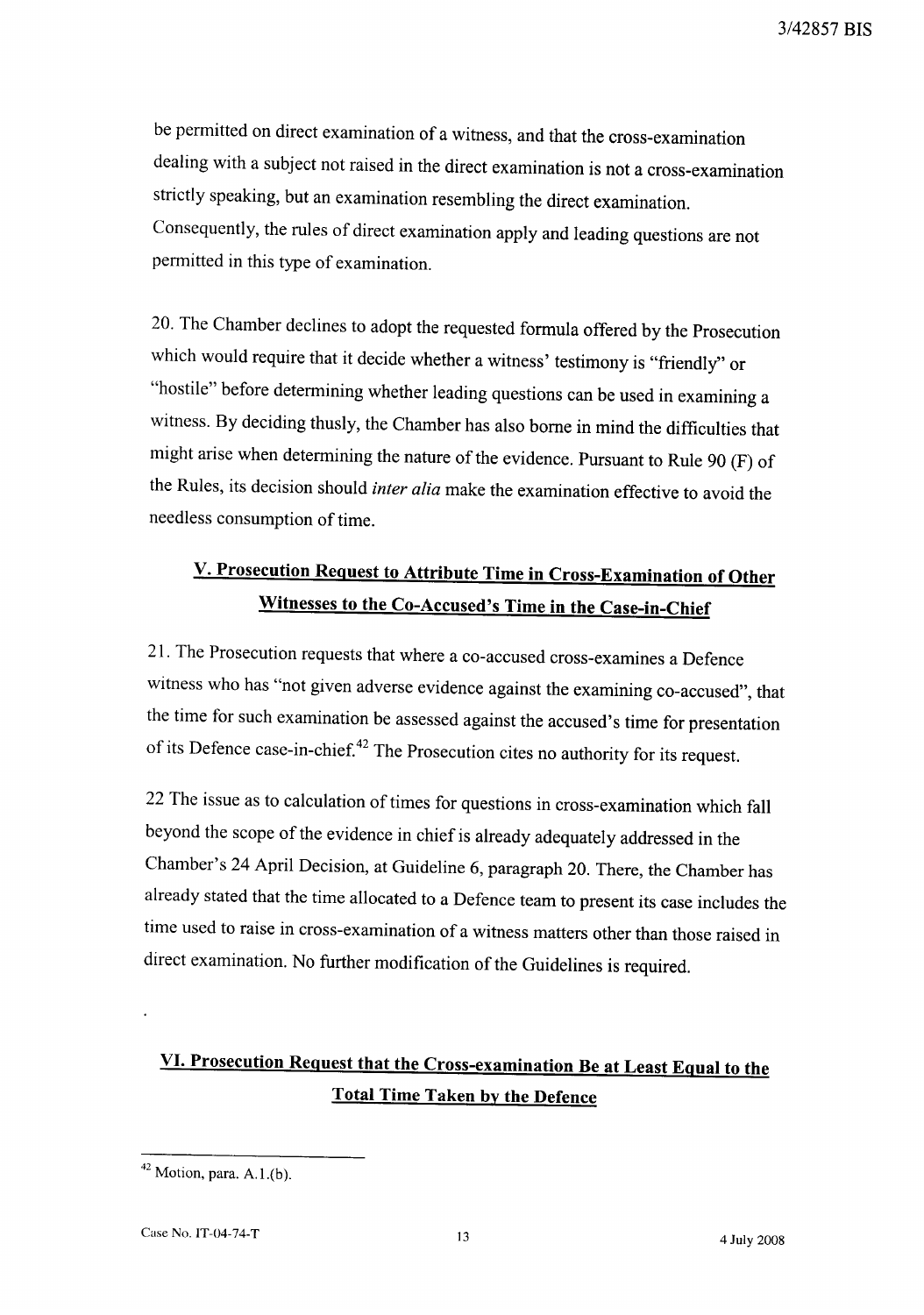23. The Prosecution requests that the Prosecution's cross-examination of a Defence witness should at least equal the total time taken by the various accused in questioning Defence witnesses, allowing that cross-examination on evidence adverse to such coaccused would not be added to the Prosecution's time for cross-examination.

24. The 24 April Decision grants the Prosecution 100 per cent of the time allocated for the direct examination for its cross-examination time.<sup>43</sup> The Prosecution's request now asks that the Chamber define "100 per cent of the time allocated for the direct examination" to include the time which is used by co-accused in cross-examination. Again, the Prosecution cites no authority in support of its request.

25. As in the case of its previous request, this request of the Prosecution would have the Chamber ignore the plain language of Rule 90(H)(i) of the Rules, which expands the Common Law definition of cross-examination to include additional evidence relevant to the case for the cross-examining party. The Chamber rejects this request by the Prosecution. However, the Chamber notes that, as has been the case throughout the Prosecution's case-in-chief, it will, in appropriate cases, exercise its discretion to extend additional time to any cross-examining party where the Chamber finds that further time would be useful in achieving the objective of a fair trial and where such further time would assist the Chamber in establishing the facts in this case<sup>44</sup>.

# VII. Request to Establish Notice Requirements for "Supportive Evidence from **Friendly Witnesses"**

26. The Prosecution requests that the Chamber order each accused to give two weeks' notice in the form of a "Rule 65 ter-type summary" when that accused proposes to cross-examine any Defence witness on any topics or subjects beyond those addressed by the accused who has called the witness where the evidence is not adverse to that co-accused.<sup>45</sup>

27. Again, the Prosecution has asked this Chamber to interpret the cross-examination process in a way which is inconsistent with the express language of Rule 90(H)(i) of the Rules. The co-accused who choose to exercise the full scope of cross-examination

 $43$  24 April Decision, para. 14.<br> $44$  24 April Decision, para. 17.